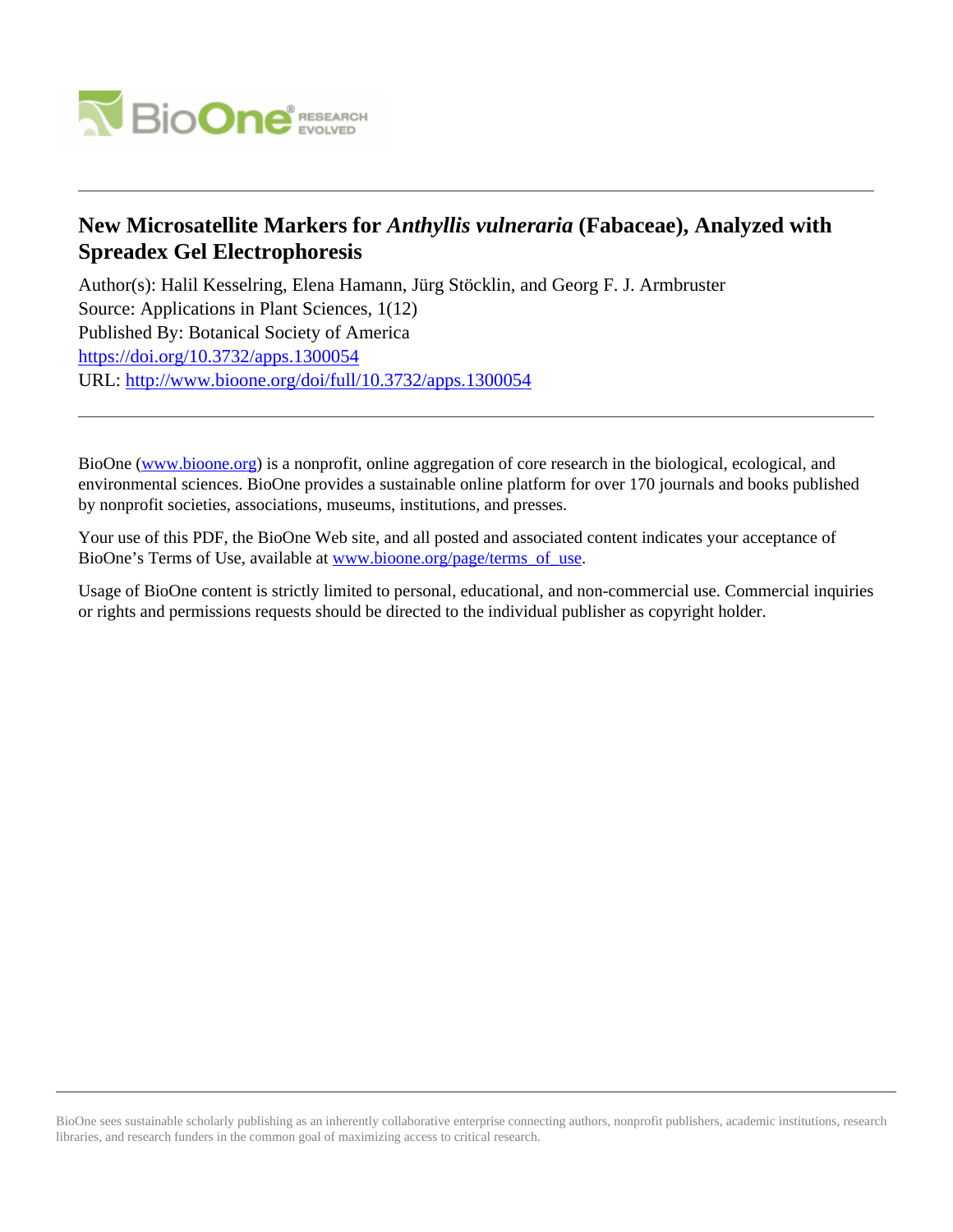

PRIMER NOTE

# **NEW MICROSATELLITE MARKERS FOR** *ANTHYLLIS VULNERARIA* **(FABACEAE), ANALYZED WITH SPREADEX GEL ELECTROPHORESIS**<sup>1</sup>

HALIL KESSELRING<sup>2</sup>, ELENA HAMANN<sup>2</sup>, JÜRG STÖCKLIN<sup>2</sup>, AND GEORG F. J. ARMBRUSTER<sup>2,3</sup>

2 Department of Environmental Sciences, Population Biology of Plants, University of Basel, Schönbeinstrasse 6, CH-4056 Basel, Switzerland

- *Premise of the study:* New microsatellite primers were developed for the diploid herb *Anthyllis vulneraria* . These primers will be used in upcoming studies focusing on random genetic variation, local adaptation, and phenotypic plasticity in alpine plants.
- *Methods and Results:* The new primers were adjusted to separate PCR amplicons (70 to 170 bp) on precast Spreadex gels using horizontal gel electrophoresis. No capillary sequencer was needed. Three to twelve alleles were found per locus depending on the population studied.
- *Conclusions:* Our preliminary results showed that the three studied alpine populations are predominantly outcrossing, but include variable levels of self-fertilization.

Key words: alpine plants; *Anthyllis vulneraria*; ethidium bromide; Fabaceae; horizontal electrophoresis; microsatellites.

 Alpine environments are considered to be particularly heterogeneous. Two fundamental survival strategies for heterogeneous environments can be contrasted: local adaptation or specialization vs. phenotypic plasticity, a generalist strategy. A major hypothesis suggests that phenotypic plasticity is favored over local adaptation when the spatial scale of dispersal spans several environmental states (Sultan and Spencer, 2002). Reciprocal transplantation experiments (RTE) are suitable to study both local adaptation and the reaction norm of plant phenotypes at different transplantation sites (Kawecki and Ebert, 2004). In the near future, we will apply RTE using populations from two spatial scales (representing fine-grained vs. coarse-grained environmental variation) of four alpine species including *Anthyllis vulneraria* L. (Fabaceae). The degree of neutral genetic differentiation will be estimated using microsatellites and will be compared to phenotypic differentiation (e.g.,  $F_{ST}$ – $Q_{ST}$ analysis).

#### METHODS AND RESULTS

 In our laboratory, we used Spreadex gels and the ORIGINS electrophoresis unit (Elchrom Scientific AG, Cham, Switzerland) for microsatellite analyses. Spreadex gels resolve PCR amplicons with size differences of 2 bp in an electrophoresis time of 1 to 2 h. Amplicons should not be longer than ca. 170 bp. In nearly all cases, heterozygous character states show a 'third' top band in the gel (i.e., a heteroduplex) because the gels consist of a nondenaturing matrix

<sup>1</sup> Manuscript received 17 June 2013; revision accepted 1 August 2013. The authors thank our colleagues from Ecogenics GmbH (Schlieren, Zurich, Switzerland) for their cooperation. This project was funded by a Swiss National Science Foundation grant to J.S. (no. 31003A\_135611/1).<br><sup>3</sup> Author for correspondence: g.armbruster@unibas.ch

# doi:10.3732/apps.1300054

(see Fig. 1, and Armbruster et al., 2005). Homozygous individuals show a single prominent PCR band. For *A. vulneraria*, we checked the five microsatellite loci AV2, AV3, AV7, AV12, and AV23 and the respective primers described by van Glabeke et al. (2007). These loci promised to be suitable for Spreadex electrophoresis because the amplicons are between 60 and 170 bp. Despite the infraspecific taxonomic uncertainties of *A. vulneraria* (Nanni et al., 2004), the above microsatellites finally proved to be useful for our populations from the Swiss Alps (data not shown). However, to study spatial genetic variation with greater power we needed additional polymorphic microsatellite sequences from the genome of *A. vulneraria* . The development of 10 additional microsatellite primer pairs was outsourced to Ecogenics GmbH (Schlieren, Zurich, Switzerland; see Matter et al., 2012).

 Ecogenics started with leaf material of *A. vulneraria* from the alpine region of Davos, Switzerland. Size-selected fragments from genomic DNA were enriched for simple sequence repeats (SSRs) by using streptavidin-coated magnetic beads and biotin-labeled CT and GT repeat oligonucleotides. The SSR-enriched library was analyzed on a Roche 454 platform (454 Life Sciences, a Roche Company, Branford, Connecticut, USA) using the GS FLX titanium reagents (Microsynth AG, Balgach, Switzerland). A total of 23,720 reads resulted, with an average length of 188 bp. Of these, 574 contained a microsatellite insert with a tetra- or trinucleotide of at least six repeat units or a dinucleotide of at least 10 repeat units. One prerequisite was that the newly developed amplicons should be in the size range from 70 to 170 bp (see above). Suitable primer design was possible in 120 reads. Subsequently, 10 loci (Table 1) provided allelic polymorphisms in 15 individuals (using a 48-capillary ABI 3730 sequencer [Applied Biosystems, Carlsbad, California, USA]; data not shown). Ecogenics used M13-tailing at the 5' end of each forward primer for PCR. Hence, PCR conditions of Ecogenics were different from our protocol in the running phase (below). The 10-μL PCR mix of Ecogenics consisted of 1 μL of PCR stock buffer (QIAGEN, Hilden, Germany) with 15 mM MgCl<sub>2</sub>, 200 μM dNTPs, 0.04 μM forward primer (with M13-tail), 0.16 μM reverse primer, 0.16 μM M13 primer (5'-TGTAAAACGACGGCCAGT-3', labeled with a fluorescent dye for multiplexing),  $0.5$  U HotstarTaq polymerase (QIAGEN), and 10 ng DNA. Cycling conditions were: denaturation at  $95^{\circ}$ C for 15 min; start PCR at  $95^{\circ}$ C for 30 s,  $56^{\circ}$ C for 45 s, and  $72^{\circ}$ C for 45 s in 30 cycles; continued with 95 $\degree$ C for 30 s, 53 $\degree$ C for 45 s, and 72 $\degree$ C for 45 s in eight cycles. Termination was set to 72°C for 30 min.

 In the running phase, we checked the 10 loci with Spreadex electrophoresis. Three distinct populations of *A. vulneraria* that were geographically close to Davos, Switzerland, were selected (each with  $N = 20$ ): Schiahorn

*Applications in Plant Sciences* 2013 1 ( 12 ): 1300054; http://www.bioone.org/loi/apps © 2013 Kesselring et al. Published by the Botanical Society of America. This work is licensed under a Creative Commons Attribution License (CC-BY-NC-SA).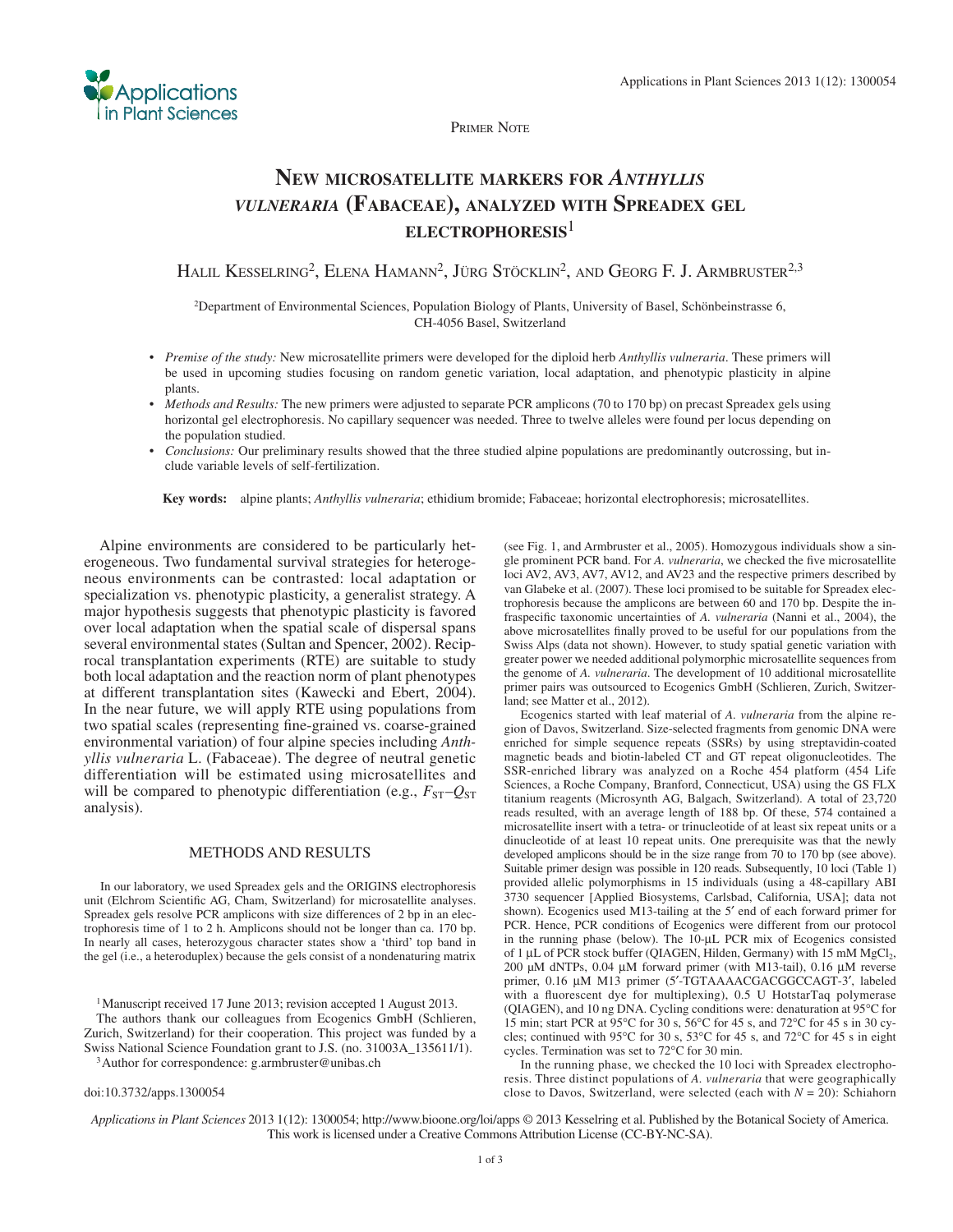

M AAAA BC DD AD AB CC BB AD BB BD DD DD CD CD AD AD DD BD AC BC DD AC M

Fig. 1. Spreadex EL 400 gel with electrophoretic resolution of 8 to 9 μL of microsatellite amplicons at locus AV-005692. Fingerprints of 23 diploid individuals of *Anthyllis vulneraria* are shown. M = 7 μL of M3 marker (Elchrom Scientific; see bp at right margin). Genotypes are labeled in capital letters. Alleles (A, B, C, D) are coded by size (A = 79 bp, B = 83 bp, C = 89 bp, D = 93 bp). Note that heterozygous individuals show a prominent heterduplex signal (yellow dots).

(46 ° 48 ′ 59.64 ″ N, 9 ° 48 ′ 16.80 ″ E), Monstein (46 ° 41 ′ 16.92 ″ N, 9 ° 47 ′ 15.84 ″ E), and Casanna (46°51'26.88"N, 9°49'37.74"E). Voucher specimens and seeds (sampled by H.K.) are stored in the collection of the University of Basel, section of Population Biology of Plants. DNA was extracted with the DNeasy Plant Mini Kit (QIAGEN). We used self-dissolving illustra puReTaq Ready-To-Go PCR Beads (GE Healthcare, Little Chalfont, Buckinghamshire, United Kingdom). Forward and reverse primer (25 pmol each), ddH<sub>2</sub>O, and 5 ng of DNA were added to the beads (e.g., Steiner et al., 2012). PCR was run in a Mastercycler Gradient (Eppendorf, Hamburg, Germany), with denaturation at 95°C for 2 min, and start PCR at  $95^{\circ}$ C for 30 s, at the locus-specific annealing temperature (Table 1) for 45 s, and at 72 $\mathrm{^{\circ}C}$  for 45 s in 35 cycles. Termination was set to  $72^{\circ}$ C for 8 min. Samples were loaded on EL 400 or EL 600 gels (Elchrom Scientific; Table 1, Fig. 1), and an M3 ladder from Elchrom Scientific was used as size marker. Finally, gels were stained with ethidium bromide. Nine loci provided PCR amplicons, and their alleles were identical in size (bp) to those reported by Ecogenics (Table 1). We tested the observed allelic signals for

repeatability. Repetition comprised DNA extraction of nine individuals (= 15% of the 60 individuals; Table 2), PCR, and electrophoresis. In the 81 microsatellite lanes on the gels (9 samples · 9 loci), two lanes gave unclear genotype reassignment (i.e., an error rate of ca. 2.5%).

 Three to 12 alleles were found per locus depending on the population studied (Table 2). Observed and expected heterozygosities (Table 2), linkage equilibrium, and Weir and Cockerham values of inbreeding within populations  $(F_{\text{IS}})$ were calculated with GENEPOP version 4.2 (Raymond and Rousset, 1995; Rousset, 2008; http://genepop.curtin.edu.au/). *P* values for each locus pair across all populations yielded no significant linkage (all  $P > 0.07$ ). The mean  $F_{\text{IS}}$  values over all loci were positive (Schiahorn = 0.12, Monstein = 0.33, and Casanna = 0.34). We tested for null alleles using MICRO-CHECKER (van Oosterhout et al., 2004), with maximum expected allele size set to 200 bp and a confidence interval of 95%; no unusual observations were found. MICRO-CHECKER suggested null alleles for loci including AV-021012, AV-021049, and AV-021224 (Table 2). However, in the 60 individuals tested

TABLE 1. Characteristics of the newly developed microsatellite markers in *Anthyllis vulneraria* .

| Locus         | GenBank<br>accession no. |              | Primer sequences $(5'–3')^a$ | Repeat motif <sup>b</sup> | Amplicon length<br>$(bp)^c$ | $T_{\rm a}$ (°C) | Spreadex<br>gel type <sup>d</sup> |
|---------------|--------------------------|--------------|------------------------------|---------------------------|-----------------------------|------------------|-----------------------------------|
| AV-000290     | KF379737                 | F:           | GCAGAGAAGTTATAGTAGCTGTGTG    | $(GA)_{13}$               | $89 - 123$                  | 52               | EL 400                            |
|               |                          | R:           | CAGCCTGAAAGTATTGGTGGG        |                           |                             |                  |                                   |
| AV-002128     | KF379738                 | F:           | GCATCTAGCCTCGTTTGTTTTATG     | $(TG)_{13}$               | $77 - 101$                  | 52               | EL 400                            |
|               |                          | R:           | CACTCTTGCGATACGAGAGC         |                           |                             |                  |                                   |
| AV-004868     | KF379739                 | F:           | GTCTGTTTATATGCAATGCGTGC      | $(TG)_{12}(AG)_{12}$      | 114-147                     | 50               | EL 600                            |
|               |                          | R:           | CAGCATAGCTGCTTCTGTGAG        |                           |                             |                  |                                   |
| AV-005692     | KF379740                 | F:           | TGAAATCAACCCACTAGACAACG      | $(GTT)_{7}$               | $77 - 93$                   | 52               | EL 400                            |
|               |                          | R:           | AACAATCTGGAAACCCTCGC         |                           |                             |                  |                                   |
| AV-015354     | KF379741                 | F:           | GACTATGGTGGGTGGGTGG          | $(TC)_{11}$               | 89-117                      | 50               | EL 400                            |
|               |                          | R:           | TGCGCATACACGAAGAAACC         |                           |                             |                  |                                   |
| AV-020270     | KF379742                 | F:           | ATGAAGGAGGTGGGGCATAG         | $(CA)_{12}$               | 136-155                     | 52               | EL 600                            |
|               |                          | R:           | TGGGCCATTTGCTTCTATATATGTG    |                           |                             |                  |                                   |
| AV-021012     | KF379743                 | F:           | ACCAGCACCCAAGACCATAG         | $(AGT)_{8}$               | $82 - 98$                   | 50               | EL 400                            |
|               |                          | R:           | TGGAATCGGAGATTGATTCTGG       |                           |                             |                  |                                   |
| AV-021049     | KF379744                 | $_{\rm F}$ : | GGAGCTGCTTTTAGCGAGAG         | $(AG)_{17}$               | $88 - 120$                  | 52               | EL 400                            |
|               |                          | R:           | GGTCCTCTATGGCAATCCTCC        |                           |                             |                  |                                   |
| AV-021224     | KF379745                 | F:           | TGCATTGTTAAATTGAAGCTAGGTG    | $(AC)_{18}$               | $133 - 170$                 | 52               | EL 600                            |
|               |                          | R:           | CAGTCGATTCTCCACCCCTC         |                           |                             |                  |                                   |
| $AV-021803^e$ | KF379746                 | F:           | TCTTACTTTCTCACAAGAATGCTATC   | $(AC)_{12}$               | $74 - 104$ <sup>e</sup>     |                  |                                   |
|               |                          | R:           | TTTGCTAGTGTTGGACCTGC         |                           |                             |                  |                                   |

*Note*:  $T_a$  = annealing temperature in the running phase of our project (see text).

<sup>a</sup> Primers used for PCR and subsequent Spreadex gel electrophoresis with the ORIGINS electrophoresis chamber (Elchrom Scientific). Note that Ecogenics used forward primers with an M13 tail at the 5' end and fluorescent-labeled M13 primers in their developmental phase (see text).

b Protocol of Ecogenics, based on genomic DNA sequences analyzed on a Roche 454 GS FLX platform (454 Life Sciences, a Roche Company).

<sup>c</sup>In the 60 individuals from three populations in Davos, Switzerland (see Table 2), except locus AV-021803 (see footnote e).

<sup>d</sup>We recommend an electrophoresis time of 1.5 to 2.0 h, a temperature of 55 $\degree$ C, and 10 V/cm (i.e., 120 V in the ORIGINS Elchrom electrophoresis chamber). Our preferred precast Spreadex gels are the Mini S-2×25 with a loading capacity of 25 samples per gel (loading volume ca. 9 μL per slot). EL 400 and EL 600 differ in the density of the gel matrix. For longer amplicons, we used EL 600, for shorter amplicons EL 400.

e This locus worked according to the protocol of Ecogenics (with M13 tailing; see text) but could not be established in the running phase in our laboratory. Amplicon size is based on 15 individuals checked by Ecogenics.